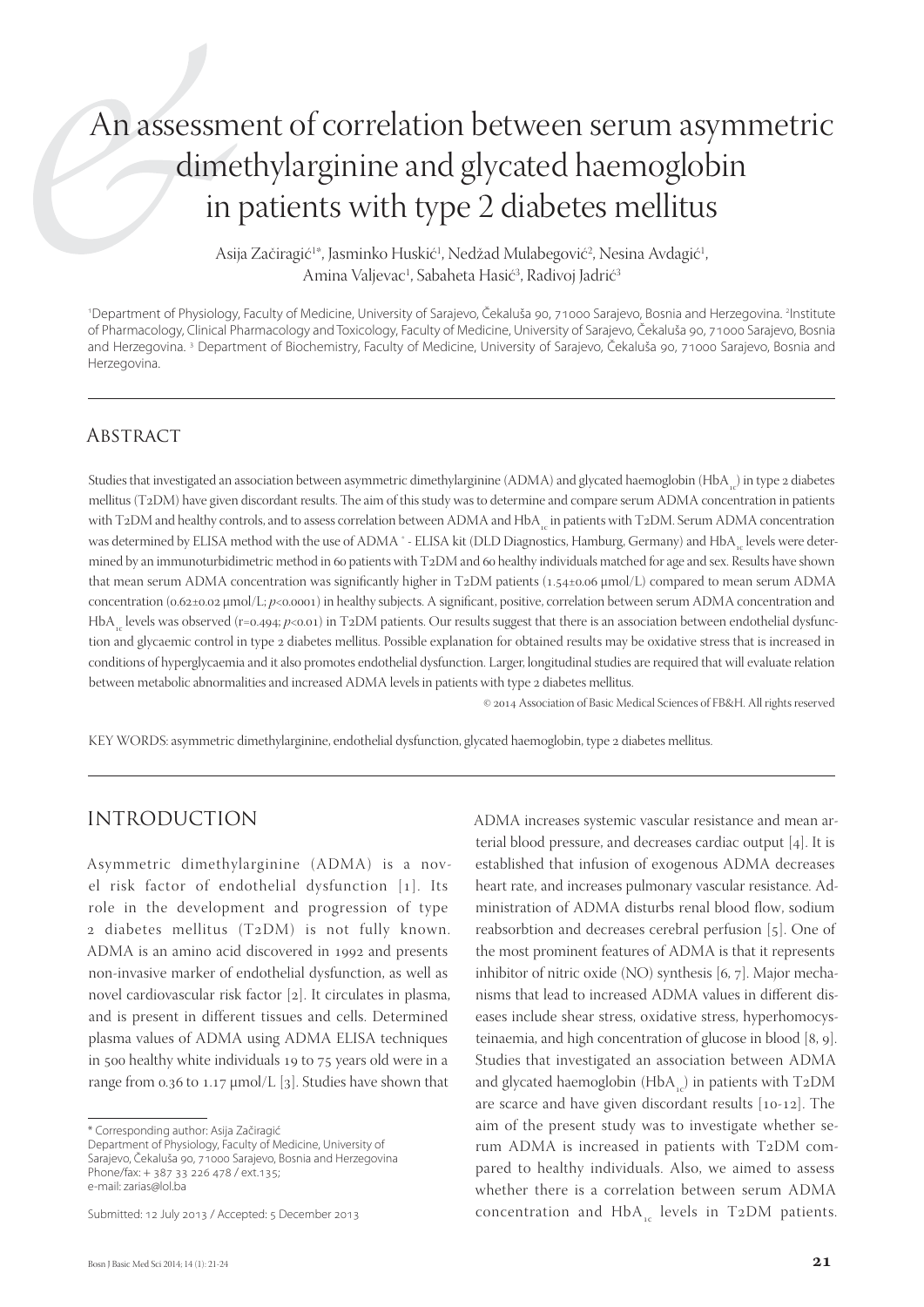# MATERIALS AND METHODS

#### *Subjects*

We recruited 60 patients with type  $\alpha$  diabetes mellitus (30) male, 30 female), as defined by American Diabetes Association  $[13]$ , who regularly attend the Out-Patient Family Medicine Clinic "Višnjik" in Sarajevo. All patients were receiving antidiabetic and antihypertensive therapies and some were receiving antilipidemic drugs and/or aspirin for at least the previous 6 months. Exclusion criteria were the presence of sustained acute and chronic infections, malignancy, hepatic or renal disease, diabetic retinopathy and nephropathy, and other endocrine dysfunctions. The control group consisted of 60 apparently healthy subjects (30 male, 30 female) with no history of T2DM, other endocrine dysfunctions, hyperlipidemia, hypertension, or coronary heart diseases. None of the control subjects had received any medication (hormone replacement therapy, corticosteroids, vitamin supplements, antioxidant formulations and thiazolidinediones) which may have affected insulin resistance and/or endothelial function and none of the subjects were current smokers and consumers of alcohol.

#### *Blood sampling*

Blood was collected in the morning after an overnight fast after a 30-min rest in a semi-recumbent position. Sampling was done without stasis, using the vacutainer technique.

#### *Blood chemistry analysis*

Serum ADMA concentration was determined by ELISA method (machine STAT FAX 2100, USA) at the Department of Physiology and Department of Biochemistry, Faculty of Medicine in Sarajevo. ADMA ® - ELISA kit (DLD Diagnostika GmbH, Germany) was used as reagent. ADMA standards range from  $0.1$  to  $5.0 \mu$ mol/L and the detection limit



FIGURE 1. Serum asymmetric dimethylarginine concentration in the control group (CG) and type 2 Diabetes Mellitus (T2DM) group.

for ADMA with the use of this method is 0.05  $\mu$ mol/L. HbA<sub>cc</sub> was measured by an immunoturbidimetric method (TINIA; Siemens Healthcare Diagnostics Ltd, Camberley, United Kingdom). Normal range was 4.8-6.0%. The total cholesterol (TC), HDL-cholesterol (HDL-C), and triglyceride levels were measured with the use of standard enzymatic methods. The LDL-cholesterol (LDL-C) levels were calculated using the Friedewald formula. All biochemical tests, except for ADMA determination, were performed at Institute for clinical chemistry and biochemistry University of Sarajevo Clinics Centre. The study was approved by the Ethics Committee of the Medical Faculty University of Sarajevo. Written informed consent was obtained from all subjects. Investigations were carried out in accordance with the Declaration of Helsinki as revised in 2000.

#### *Statistical analysis*

The Kolmogorov-Smirnov test of normality was used to test the distribution of variables. An unpaired Student t-test was used to compare the difference between two groups. Since tested variables were normally distributed, correlations were assessed by Pearson's test. A  $p$  value of less then  $0.05$  was considered statistically significant. The software used was SPSS for Windows (version 17.0; SPSS, Chicago, IL, USA).

### RESULTS

The baseline characteristics of study participants are reported in Table 1. Age and body mass index (BMI) did not differ between control group of subjects and patients with T2DM. The mean duration of diabetes was  $8.27 \pm 0.89$  years. Statistically significant difference was established in values of systolic and diastolic blood pressure between control group of subjects and patients with T2DM. As it could be expected

| <b>TABLE 1.</b> Baseline characteristics of the control subjects and pa- |  |
|--------------------------------------------------------------------------|--|
| tients with type 2 diabetes.                                             |  |

| Variables                  | Control group<br>$(n=60)$ | T2DM group<br>$(n=60)$ | p<    |
|----------------------------|---------------------------|------------------------|-------|
| Age (years)                | $54.28 \pm 0.98$          | 56.68+0.87             | NS    |
| $BMI$ (kg/m <sup>2</sup> ) | 28.36+0.32                | $30.45 + 0.65$         | NS    |
| Diabetes duration (years)  |                           | $8.27+0.89$            |       |
| $SBP$ (mm $Hg$ )           | $125.4 \pm 2.17$          | 138.66+1.97            | 0.001 |
| $DBP$ (mm $Hg$ )           | $81.25 \pm 0.99$          | $84.58 + 1.12$         | 0.05  |
| Blood glucose (mmol/L)     | $5.33+0.10$               | $8.53 + 0.38$          | 0.001 |
| $HbA_{1}(\%)$              | $5.63 \pm 0.03$           | $7.40+0.18$            | 0.001 |
| Total cholesterol (mmol/L) | $5.49 + 0.13$             | $5.82+0.11$            | NS    |
| Triglycerids (mmol/L)      | $1.64 \pm 0.09$           | $2.52+0.15$            | 0.001 |
| $HDL-C$ (mmol/L)           | $1.34 + 0.03$             | $1.14 \pm 0.03$        | 0.001 |
| $LDL-C$ (mmol/L)           | $3.54 + 0.11$             | $3.81 \pm 0.12$        | NS    |

Data are presented as mean ± SEM; BMI: Body Mass Index; SBP: systolic blood pressure; DBP: diastolic blood pressure; HbA, : glycated haemoglobin; HDL-C: HDL-cholesterol; LDL-C: LDL-cholesterol; T2DM group- type 2 diabetes mellitus group.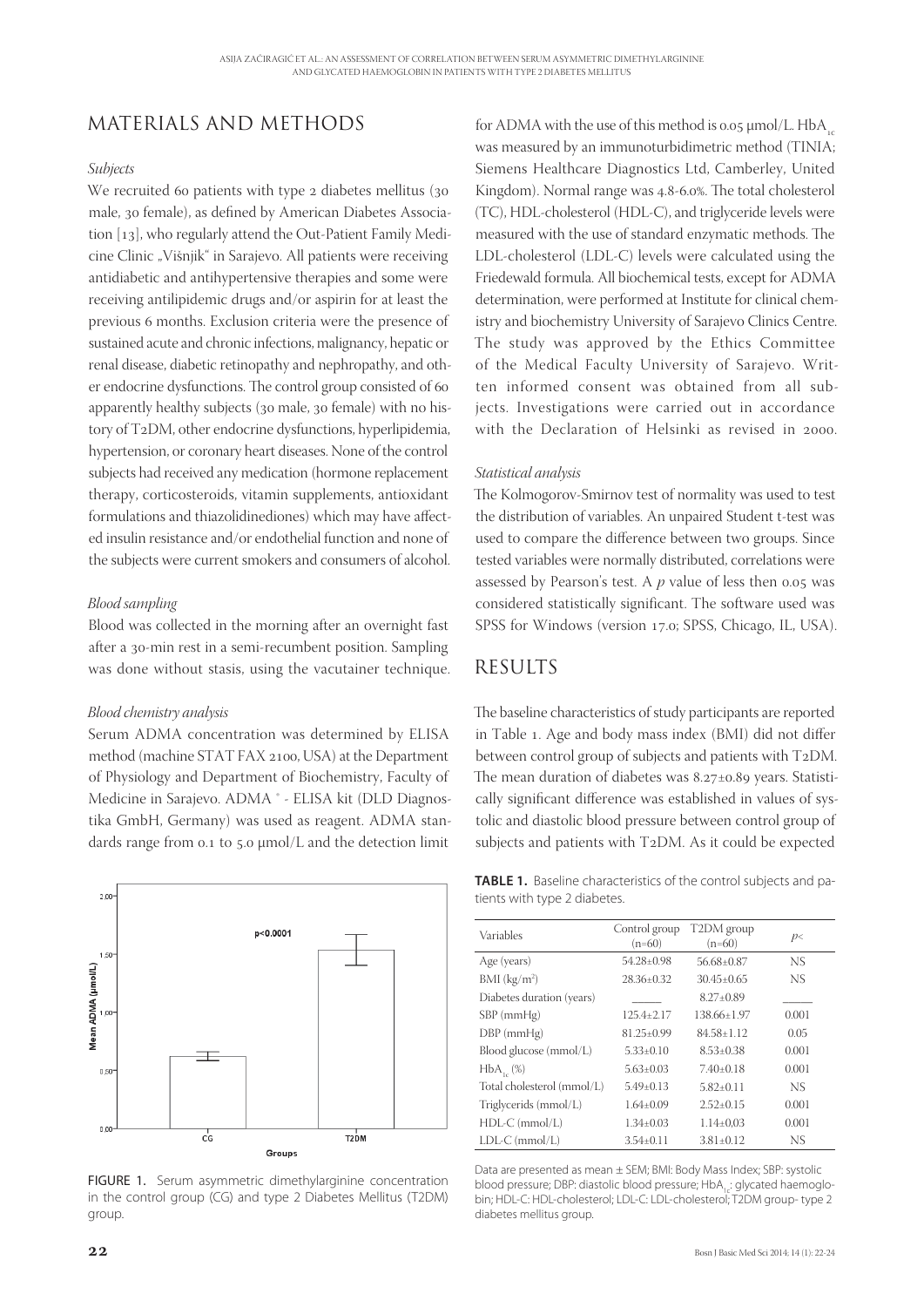

FIGURE 2. Pearson's correlation analysis of serum glycated haemoglobin values and asymmetric dimethylarginine concentrations in patients with type 2 diabetes mellitus.

patients with  $T_2DM$  had statistically significantly higher concentration of blood glucose and values of glycated haemoglobin then healthy individuals. Likewise, significant difference in values of triglycerides and HDL-cholesterol was determined between subjects of the control group and patients with  $T_2DM$ . Significant difference in values of total cholesterol and LDL-cholesterol between groups was not observed. Results presented in Figure 1 show that mean serum ADMA concentration in patients with type 2 diabetes mellitus ( $1.54\pm0.06 \mu$ mol/L) was significantly higher than mean serum ADMA concentration determined in the control group of subjects ( $0.62 \pm 0.02 \mu \text{mol/L}$ ;  $p \lt 0.0001$ ). As shown in Figure 2, there was a significant positive correlation between ADMA concentration and levels of  $HbA_c$ in patients with type 2 diabetes mellitus ( $r = 0.494$ ;  $p < 0.01$ ). As presented in Table 2, there was no statistically significant correlation between levels of lipid profile indices and ADMA concentration both in the control and  $T_2DM$  group.

**TABLE 2.** Pearson's correlation analysis between levels of serum total cholesterol, triglycerides, HDL-cholesterol, LDL-cholesterol levels and serum asymmetric dimethylarginine concentration in control subjects and patients with type 2 diabetes mellitus.

|                             | Control group<br>$ADMA$ ( $\mu$ mol/L) | T2DM group<br>$ADMA$ ( $\mu$ mol/L) |
|-----------------------------|----------------------------------------|-------------------------------------|
| Total cholesterol (mmol/L)  | $r = -0.175$<br>$p = 0.180$            | $r = -0.131$<br>$p = 0.319$         |
| Triglycerids (mmol/L)       | $r = 0.081$<br>$p = 0.536$             | $r = -0.081$<br>$p = 0.536$         |
| (s)HDL-cholesterol (mmol/L) | $r = -0.070$<br>$p = 0.593$            | $r = 0.040$<br>$p = 0.759$          |
| (s)LDL-cholesterol (mmol/L) | $r = 0.095$<br>$p = 0.470$             | $r = -0.204$<br>$p = 0.119$         |

ADMA- asymmetric dimethylarginine; T2DM group- type 2 diabetes mellitus group; r- correlation coefficient; p - level of significance

### DISCUSSION

Results of our study clearly showed that serum ADMA concentration in patients with  $T_2DM$  was significantly higher compared to age and sex - matched healthy subjects. Obtained results are in accordance with majority of studies that tested concentration of ADMA in patients with T2DM  $[14,15]$ . However, Paiva et al. [10] consider that long-term hyperglycaemia may result in decreased ADMA values in patients with T2DM. Our results are not consistent with the findings of mentioned authors. Contrary to their opinion, we believe that precisely hyperglycaemia may be behind ADMA increase determined in  $T_2DM$  patients. This metabolic disturbance may induce decreased NO formation and lead to endothelial dysfunction  $[16]$ . Furthermore, even though mechanisms that are responsible for ADMA increase in patients with  $T_2DM$  are still not fully elucidated, it is possible that increased serum ADMA concentration may be a consequence of decreased expression or activity of dimethylarginine dimethylaminohydrolase, which is an enzyme responsible for ADMA degradation  $[2]$ . Results of the studies that investigated correlation between ADMA and HbA $_{\odot}$  in patients with T2DM have given discordant results. Paiva et al. [10] determined statistically significant negative correlation between ADMA and  $HbA_c$  in patients with T2DM. Our results have established highly significant positive correlation between ADMA and  $HbA<sub>16</sub>$  in our study sample. Results of Anburajan et al. [12] have also observed significant positive correlation between ADMA and HbA<sub>c</sub> in patients with T<sub>2</sub>DM. Results of our study suggest that there is an association between endothelial dysfunction and glycemic control in patients with T2DM. However, since some authors have determined negative, and others positive correlation between ADMA and  $HbA<sub>16</sub>$  in the conditions of T2DM, we are of the opinion that future studies should give an answer to the question whether good glycemic control is followed by decrease in ADMA concentration or hyperglycaemia *per se* conditions decrease in ADMA values by promotion of NO synthesis. Although it has been demonstrated that hypercholesterolemia is associated with endothelial cell dysfunction  $[17, 18]$ , results of our study did not show significant correlation between lipid profile indices and ADMA levels in both control subjects and patients with T2DM. Obtained results are consistent with observation of Krzyzanowska et al. [19] that also did not find significant association between serum lipids and ADMA in morbidly obese women. Conversely, Yamamoto et al. [20] reported significant negative correlation between serum ADMA and HDLcholesterol in patients with T2DM. Furthermore, findings of this study have shown that HDL-cholesterol is